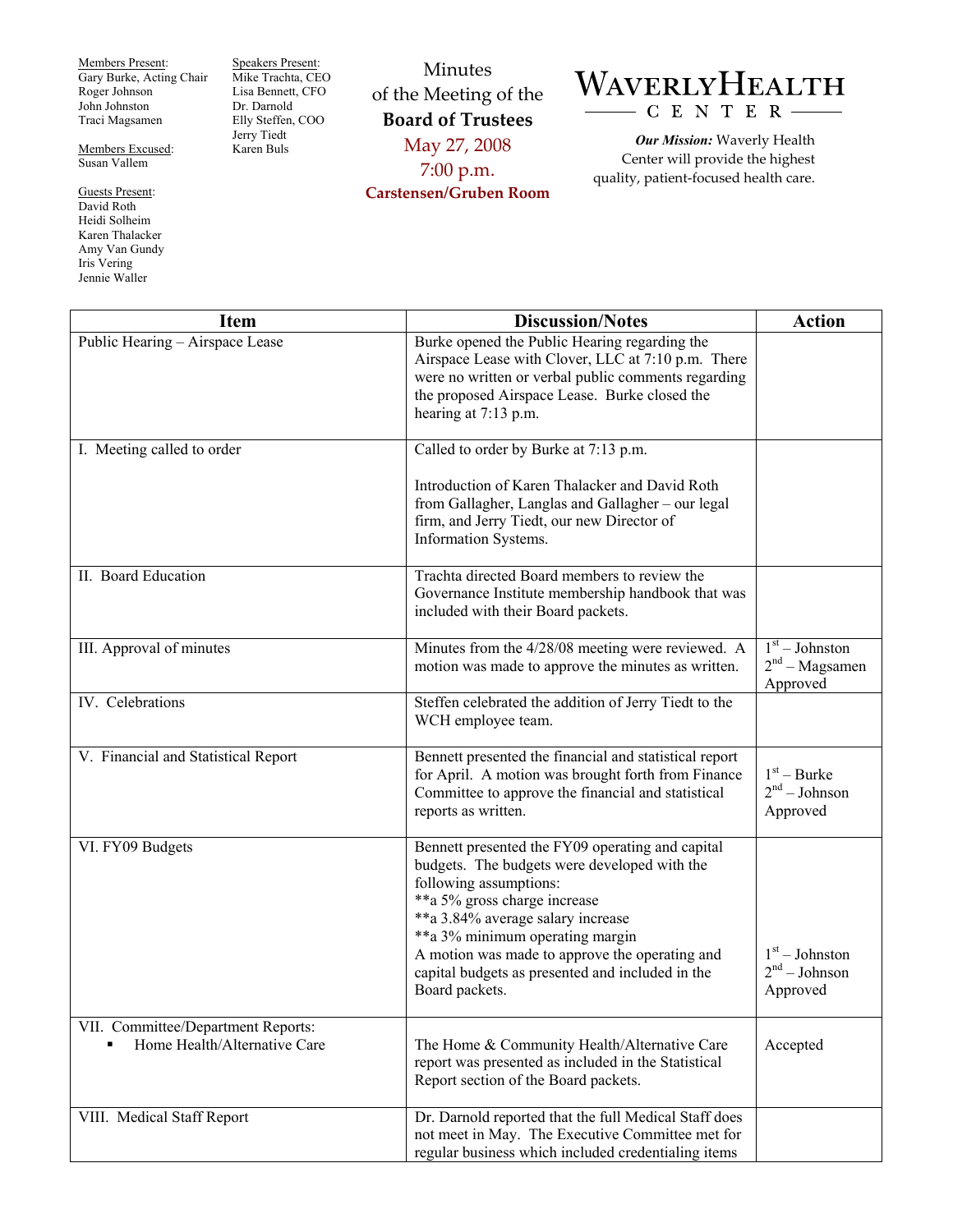|                                                                                                                                                                                                                                                                                                                                                                                                                                                                                                                                                                                                                              | as listed on this agenda.                                                                                                                                                                                                                                                                                                                                                                                                                                                                                                                                                                                                                                                      |                                                           |
|------------------------------------------------------------------------------------------------------------------------------------------------------------------------------------------------------------------------------------------------------------------------------------------------------------------------------------------------------------------------------------------------------------------------------------------------------------------------------------------------------------------------------------------------------------------------------------------------------------------------------|--------------------------------------------------------------------------------------------------------------------------------------------------------------------------------------------------------------------------------------------------------------------------------------------------------------------------------------------------------------------------------------------------------------------------------------------------------------------------------------------------------------------------------------------------------------------------------------------------------------------------------------------------------------------------------|-----------------------------------------------------------|
|                                                                                                                                                                                                                                                                                                                                                                                                                                                                                                                                                                                                                              | Trachta reported that we will be presenting the<br>results of the Medical Staff satisfaction survey and<br>soliciting feedback at the CEO/Medical Staff Forum<br>on Thursday morning.                                                                                                                                                                                                                                                                                                                                                                                                                                                                                          |                                                           |
| IX. C.E.O.'s Report                                                                                                                                                                                                                                                                                                                                                                                                                                                                                                                                                                                                          |                                                                                                                                                                                                                                                                                                                                                                                                                                                                                                                                                                                                                                                                                |                                                           |
| Airspace Lease                                                                                                                                                                                                                                                                                                                                                                                                                                                                                                                                                                                                               | Trachta presented the airspace lease with Clover,<br>LLC for space on the $12th$ Street Office Plaza<br>property to construct a dialysis clinic building. A<br>motion was made to approve the airspace lease as<br>presented and included in the Board packets.                                                                                                                                                                                                                                                                                                                                                                                                                | $1st - Magsamen$<br>2 <sup>nd</sup> – Johnson<br>Approved |
| Iowa Legislative Process Update                                                                                                                                                                                                                                                                                                                                                                                                                                                                                                                                                                                              | Trachta presented an Iowa Legislative process<br>update.                                                                                                                                                                                                                                                                                                                                                                                                                                                                                                                                                                                                                       |                                                           |
| <b>Facility Planning</b>                                                                                                                                                                                                                                                                                                                                                                                                                                                                                                                                                                                                     | Steffen presented master facility plans proposed by<br>RDG and InVision.                                                                                                                                                                                                                                                                                                                                                                                                                                                                                                                                                                                                       |                                                           |
| X. IT Update<br>XI. Service Excellence Update                                                                                                                                                                                                                                                                                                                                                                                                                                                                                                                                                                                | Tiedt presented the GoLive Drive project budget<br>summary which included the following capital<br>requests:<br>**Core Switch Replacement - \$16,019<br>**Remote Access Connectivity Solution - \$22,746<br>**Additional Switch Capacity - \$48,579<br>**ER Wireless Access Point Update - \$7,383<br>A motion was made to approve the capital requests<br>as presented.<br>Steffen noted that hardware costs will probably go<br>over budget due to the addition of hardware for the<br>Noah and Nashua Clinics. She anticipates that this<br>overage will be able to be absorbed in other areas of<br>the project budget.<br>Buls presented the Service Excellence update as | $1st - Johnson$<br>$2nd - Johnston$<br>Approved           |
|                                                                                                                                                                                                                                                                                                                                                                                                                                                                                                                                                                                                                              | included in the Board packets, noting that we had<br>96% employee participation in the Service<br>Excellence Workshops that were led by the front-line<br>staff.                                                                                                                                                                                                                                                                                                                                                                                                                                                                                                               |                                                           |
| XII. Old Business                                                                                                                                                                                                                                                                                                                                                                                                                                                                                                                                                                                                            | None.                                                                                                                                                                                                                                                                                                                                                                                                                                                                                                                                                                                                                                                                          |                                                           |
| XIII. New Business<br>Provisional Appointment to Medical Staff:<br>Edward Herold, D.O. - Courtesy, ER,<br>$\blacksquare$<br><b>EPA</b><br>Benjamin Mason, M.D. - Consulting,<br>٠<br>Ophthalmology, Wolfe Clinic<br>Megan McMillin, PA-C - Active/<br>٠<br>Ancillary, Family Practice, WHC<br>Reappointment to Medical Staff:<br>Barbara Burkle, ARNP - Ancillary,<br><b>CVMS</b><br>Dean Hutchison, CRNA - Active/<br>٠<br>Ancillary, Anesthesia, WHC<br>Ravindra Mallavarapu, M.D. -<br>٠<br>Consulting, Gastroenterology, CVMS<br>Kimberly VerSteeg, D.O. - Active, OB-<br>Gyn, WHC<br>Provisional to Regular Privileges: | Trachta presented the provisional appointments, the<br>reappointments, the provisional to regular privileges,<br>resignations from Medical Staff, and expiration of<br>privileges as listed at left. The files have been<br>reviewed by the Executive Committee of the Medical<br>Staff. The Executive Committee recommends<br>approval. A motion was made to approve all items<br>as individually considered and recommended by the<br>Executive Committee of the Medical Staff.                                                                                                                                                                                              | $1st - Johnston$<br>$2nd - Magsamen$<br>Approved          |
|                                                                                                                                                                                                                                                                                                                                                                                                                                                                                                                                                                                                                              |                                                                                                                                                                                                                                                                                                                                                                                                                                                                                                                                                                                                                                                                                |                                                           |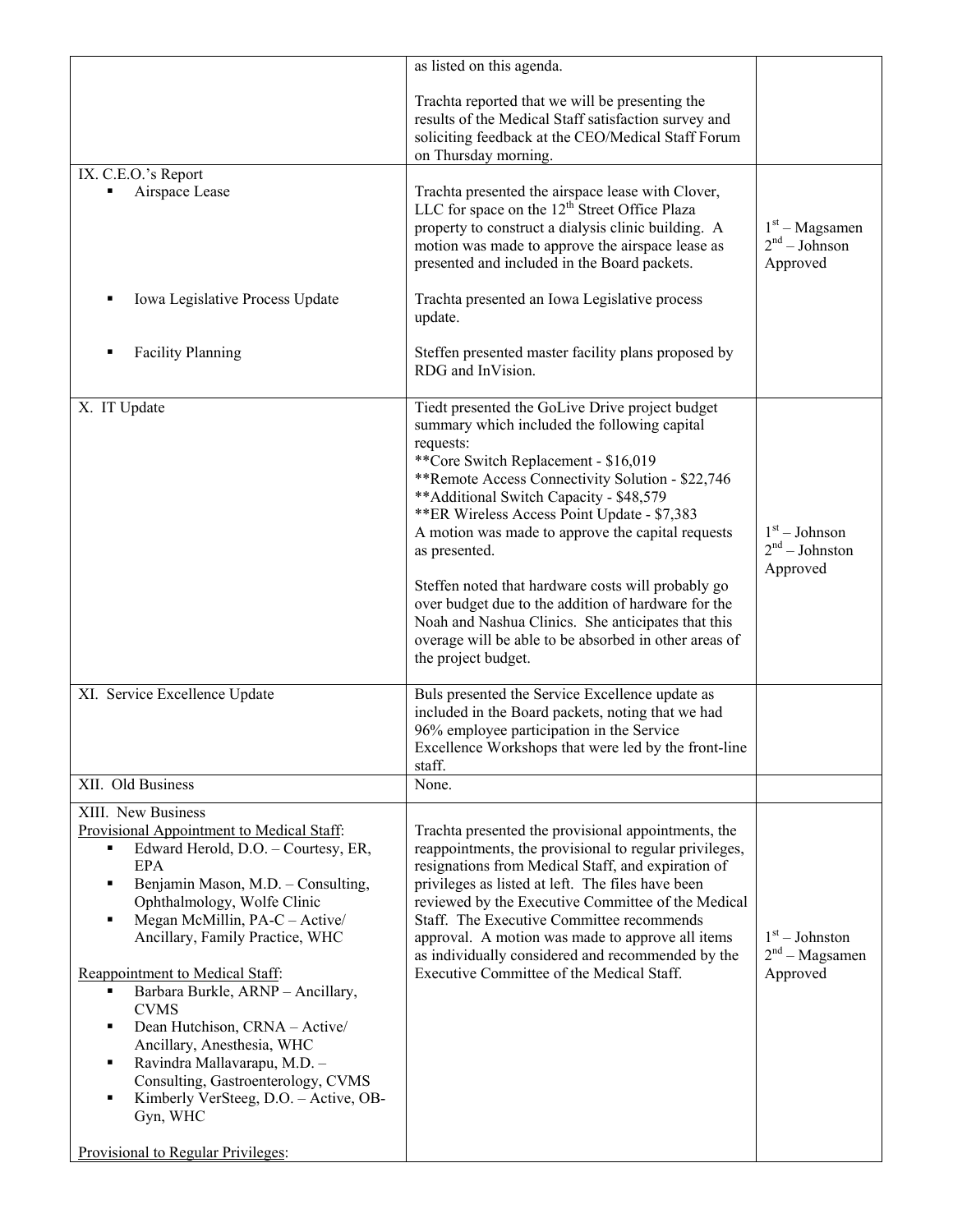| ٠ | Joseph Baraga, M.D. - Courtesy,         |  |
|---|-----------------------------------------|--|
|   |                                         |  |
|   | Radiology, St. Paul Radiology           |  |
|   | Bruce Berens, M.D. - Courtesy,          |  |
|   | Radiology, St. Paul Radiology-Courtesy, |  |
|   | Radiology, St. Paul Radiology           |  |
| ٠ | Nathan Block, M.D.                      |  |
| ٠ | Adam Brooks, M.D. - Active, Family      |  |
|   | Practice, Covenant                      |  |
| ٠ | Blake Carlson, M.D. - Courtesy,         |  |
|   | Radiology, St. Paul Radiology           |  |
| ٠ | David Eckmann, M.D. - Courtesy,         |  |
|   | Radiology, St. Paul Radiology           |  |
|   |                                         |  |
| п | Kari Haislet, ARNP - Ancillary, CVMS    |  |
| ٠ | Ronnell Hansen, M.D. - Courtesy,        |  |
|   | Radiology, St. Paul Radiology           |  |
| ٠ | Christopher Jackson, M.D. - Courtesy,   |  |
|   | Radiology, St. Paul Radiology           |  |
| ٠ | James Jacobs, M.D. - Courtesy,          |  |
|   | Radiology, St. Paul Radiology           |  |
| ٠ | David Kispert, M.D. - Courtesy,         |  |
|   | Radiology, St. Paul Radiology           |  |
| ٠ | David Lambert, M.D. - Courtesy,         |  |
|   | Radiology, St. Paul Radiology           |  |
| ٠ | Peter Lee, M.D. - Courtesy, Radiology,  |  |
|   | St. Paul Radiology                      |  |
| ٠ | Jeffrey Magnuson, M.D. - Courtesy,      |  |
|   | Radiology, St. Paul Radiology           |  |
| ٠ | Timothy Myers, M.D. - Courtesy,         |  |
|   | Radiology, St. Paul Radiology           |  |
| ٠ | Eric Opheim, D.O. - Courtesy, ER, EPA   |  |
| ٠ | Suzanne Parrino, M.D. - Courtesy,       |  |
|   | Radiology, St. Paul Radiology           |  |
|   |                                         |  |
| ٠ | Theodore Passe, M.D. - Courtesy,        |  |
|   | Radiology, St. Paul Radiology           |  |
| ٠ | Jeffrey Phelan, M.D. - Courtesy,        |  |
|   | Radiology, St. Paul Radiology           |  |
| ٠ | Matthew Sanford, M.D. - Courtesy,       |  |
|   | Radiology, St. Paul Radiology           |  |
| ٠ | Vladimir Savcenko, M.D. - Courtesy,     |  |
|   | Radiology, St. Paul Radiology           |  |
|   | James Sullivan, M.D. - Courtesy,        |  |
|   | Radiology, St. Paul Radiology           |  |
| ٠ | Patrick Sullivan, M.D. - Courtesy,      |  |
|   | Radiology, St. Paul Radiology           |  |
| ٠ | Ross Sutton, M.D. - Courtesy,           |  |
|   | Radiology, St. Paul Radiology           |  |
| ٠ | Gregory Taylor, M.D. - Courtesy,        |  |
|   | Radiology, St. Paul Radiology           |  |
| ٠ | Don Wiese, M.D. - Courtesy, Radiology,  |  |
|   | St. Paul Radiology                      |  |
| ٠ | Keith Wittenberg, M.D. - Courtesy,      |  |
|   | Radiology, St. Paul Radiology           |  |
| ٠ | Angeline Young, M.D. - Courtesy,        |  |
|   | Radiology, St. Paul Radiology           |  |
|   |                                         |  |
|   | Resignation from Medical Staff:         |  |
| ٠ | Charles Bridle, M.D. - Courtesy, ER,    |  |
|   | <b>EPA</b>                              |  |
| ٠ | Cheryl Giles, M.D. - Courtesy, ER, EPA  |  |
|   | Thomas Kafka, M.D. - Courtesy, ER,      |  |
|   | <b>EPA</b>                              |  |
| ٠ | Ed Morgan, CRNA - Ancillary,            |  |